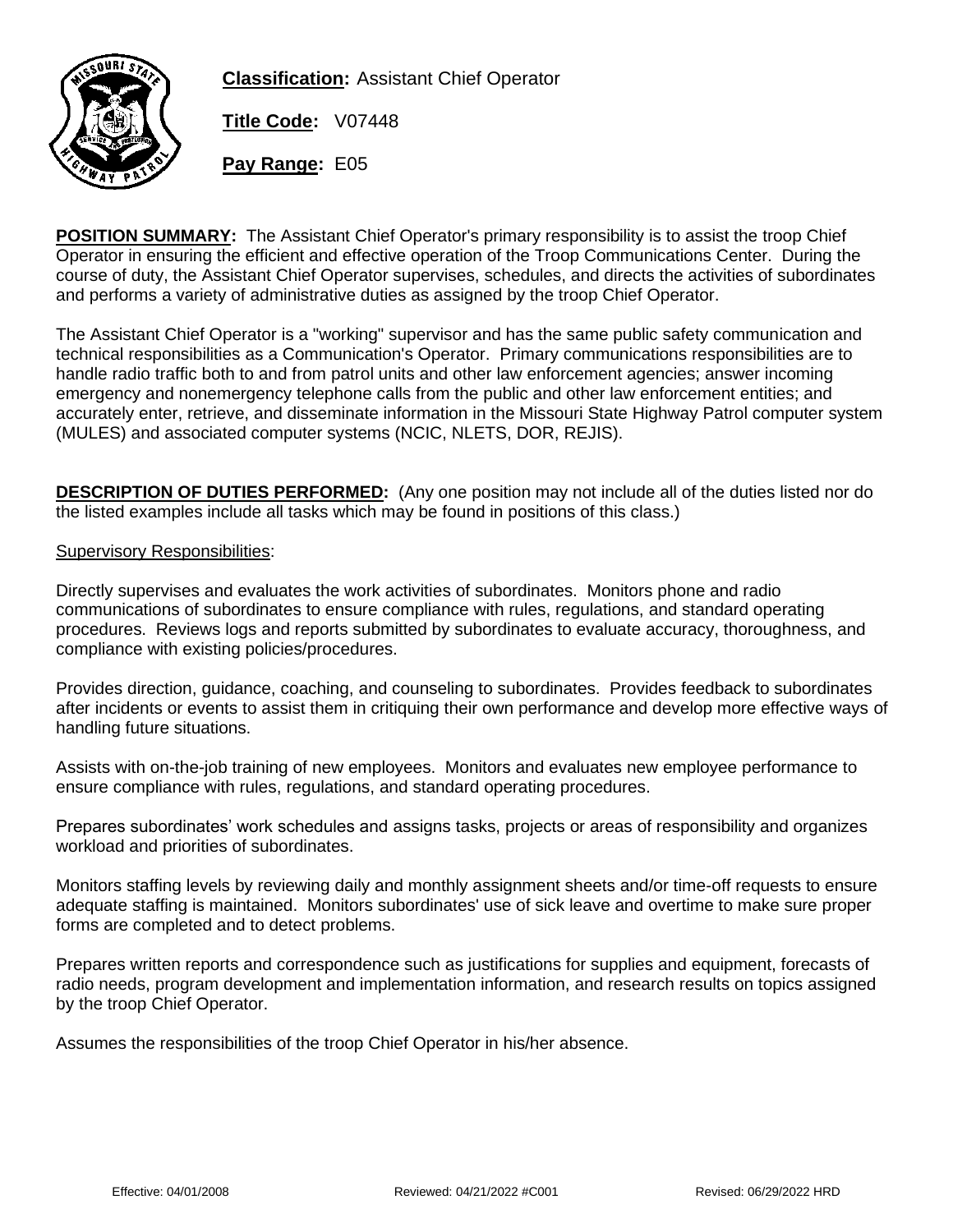### Communications Responsibilities:

Dispatches (broadcasts), via a radio console, information to patrol units and when applicable, other agencies, notifying same of items or incidents which require prompt notification and/or action. Maintains strict radio discipline at all times. Complies with FCC regulations and Communications Division policies/procedures in transmission of all radio traffic.

Receives and disseminates information received from patrol units who self-initiate enforcement action. Coordinates the response of back-up units and/or mutual aid as required.

Maintains proper records of all patrol units dispatched (unit self-initiated and assigned). Monitors dispatched unit's activities and receives and transmits to field units updated information as it is received.

Dispatches (broadcasts) daily summaries to patrol units of pertinent information such as officer safety items, wanted persons, stolen vehicles, and other items of interest (e.g., bank robberies, death of members, funeral arrangements, etc., or urgent items which are inappropriate to be handled by mail or telephone).

Dispatches (broadcasts) administrative and fixed format messages to law enforcement agencies in and outside the State pertaining to law enforcement activities.

Answers emergency telephone calls received from the public. Questions callers to determine the nature of the call, whether a response is necessary and what type of assistance or information is needed. Dispatches, via a radio console, emergency calls requiring response, according to priority and availability of field units.

Answers nonemergency calls and provides routine nontechnical information upon request (e.g., information regarding road conditions, etc.) and refers all other questions to the proper person or agency.

Retrieves and accurately relays to requesting patrol units, information contained in the Missouri State Highway Patrol computer system (MULES) and other associated computer systems (e.g., information regarding motor vehicles, drivers' licenses, wants and warrants, stolen property, guns, etc.)

Enters information on wanted persons, stolen property, motor vehicle information, etc., into the appropriate computer systems.

Monitors and responds to teletype messages. Transmits by teletype emergency bulletins, weather watches and advisories, and other pertinent information to the appropriate entities.

Monitors National Warning System (NAWAS). Makes notifications regarding severe weather, critical situations, etc., to the appropriate entities. Conducts daily roll call tests of NAWAS circuit.

Maintains security for the troop headquarters by monitoring all who enter and leave the building; assures all entrances/exits and windows are secure after hours; makes regular rounds of the building and grounds as prescribed by command staff.

Assists Special Weapons and Tactics (S.W.A.T.) team with communications by setting up, monitoring, and communicating from Command Post.

Greets walk-in visitors and answers routine, nontechnical in-person inquiries as requested.

Performs other related work as assigned.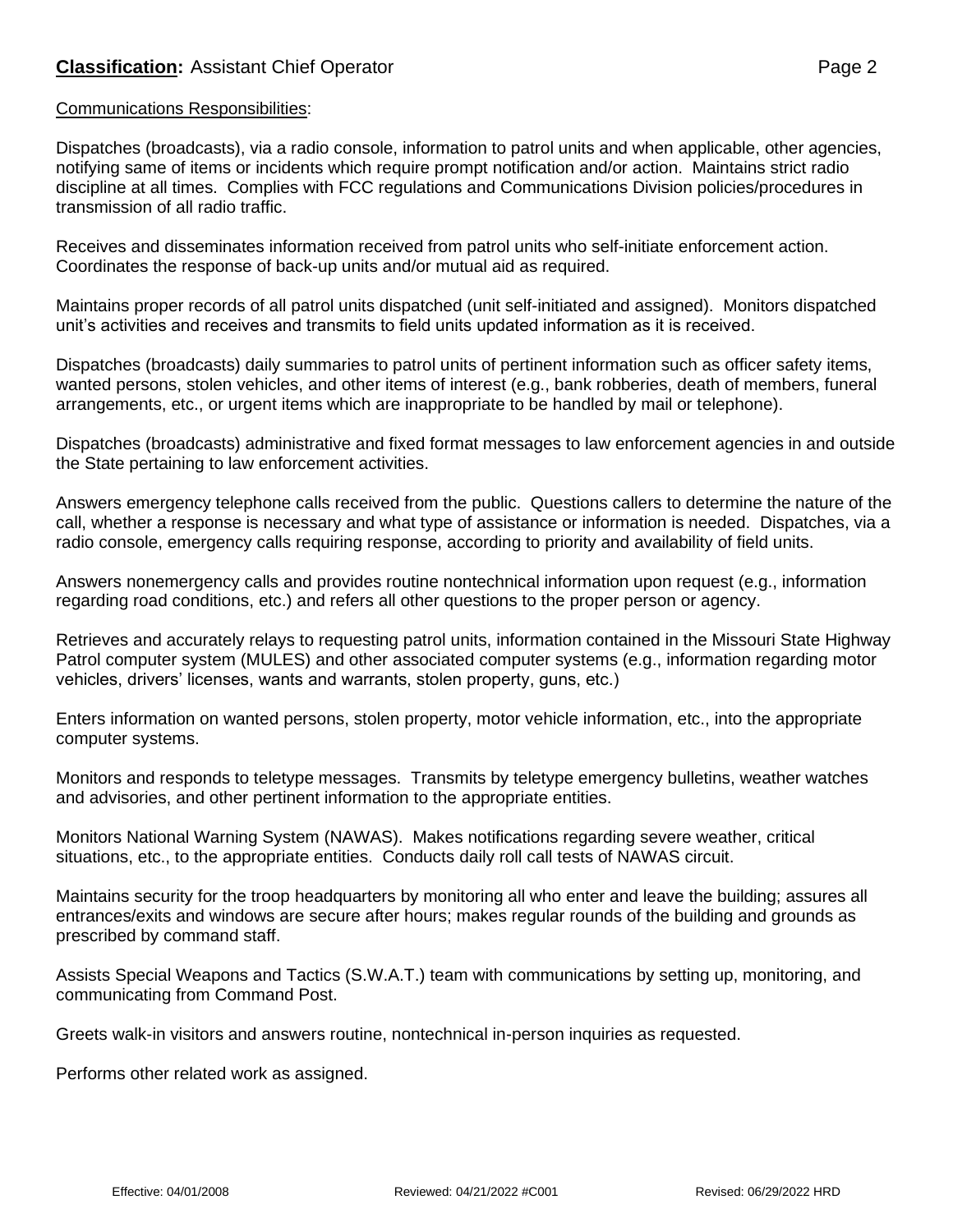## **Classification:** Assistant Chief Operator **Page 3** Page 3

**REQUIRED KNOWLEDGE, SKILLS, AND ABILITIES:** Communications: Must have the ability to actively listen to others for understanding of their needs and situations; ability to speak English with sufficient clarity to be understood by others on the telephone, radio, or in person. Must be able to assertively control conversations in order to quickly and accurately gather pertinent information and be able to communicate this information professionally and precisely to the proper recipient. Must be able to read and understand written correspondence, memoranda, and directives. Must have the ability to report events and information in writing legibly and accurately, using proper English grammar, spelling, and structure.

Decision Making: Must have the ability to act in a decisive manner, using good judgment. Must have the ability to maintain objectivity in the decision-making process; must have the ability to effectively prioritize situations and information and make appropriate decisions based on information received. Must have the ability to learn and apply new information, the ability to handle a variety of rapidly flowing information at one time, and the ability to remember numerous details.

Interpersonal Relationships: Must be consistent in dealing with people; must be able to detach callers' emotions, yet project an image of empathy (i.e., avoid personal involvement). Must have the ability to maintain appropriate and constructive behavior and attitude in response to difficult or adverse situations. Must have the ability and willingness to accept criticism and/or discipline; must have the ability and willingness to accept responsibility for actions. Must have the ability to work cooperatively with others; must have the ability to foster teamwork and motivate others to work productively together.

Professional Attitude: Must have the ability to act in a mature, dependable fashion; ability and willingness to maintain dependable work habits such as reporting to work on time, with little prompting and intervention. Must represent the organization to other agencies and citizens with a courteous, helpful, accurate, and business-like attitude in all radio, telephone, and personal contact. Must have the willingness and ability to respect private, confidential information; must have the ability to support and carryout directives.

Quality of Work: Must be able to provide high quality, accurate work. Must be able to perform multiple tasks simultaneously; must be able to do several things at one time and remain focused under stress. Must have the ability to adjust to new and/or unique situations. Must have the ability to properly understand and interpret computer software; must have the ability to successfully "trouble shoot" and repair electronic equipment.

Supervisory Abilities: Must have the ability to supervise the actions of others, dealing with subordinates in a fair and objective manner. Must have the ability to effectively evaluate the performance of subordinates; must have the ability to recognize symptoms in performance of individuals which indicate the need for additional training, discipline, or supervisory counseling; must have the ability to recognize and commend superior performance. Must have the ability to evaluate personnel needs and workloads; must have the ability to implement changes in current procedures to eliminate backlogs, streamline operations, and accomplish work more effectively.

Physical Abilities: Must have the ability to hear and understand sound sources coming through a communications headset and/or radio and/or standard telephone receiver. Must have the ability to hear and understand other outside sound sources while wearing a communications headset (i.e., the ability to hear sound sources not coming through the headset). Must have the ability to read and discern visual images on a variety of media, including the ability to read and understand maps. Must have the ability to type at least 25 wpm accurately on a computer keyboard. Must have the ability to record names and numbers accurately (i.e., not transpose numbers and/or letters). Must have the ability to simultaneously operate a multi-screen computer, logging screen, microphone, and various receivers. Must be able to distinguish colors as displayed on a computer screen, electronic components and wires.

Technical Knowledge: Must maintain a working knowledge of communications equipment, practices, and procedures including but not limited to: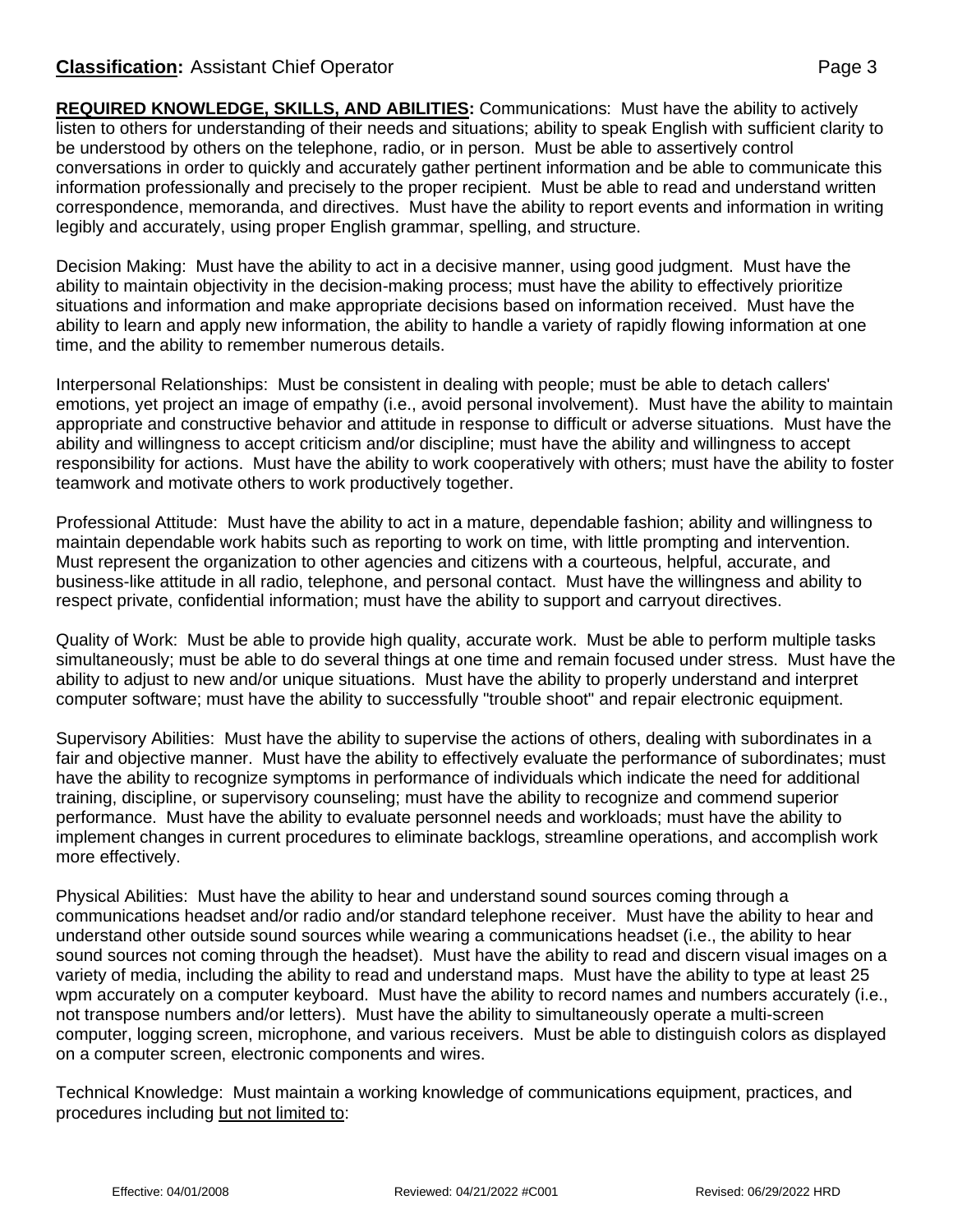# **Classification:** Assistant Chief Operator **Page 4**

Knowledge of functions and operation of radio console, telephone console, teletype, call logging recorder, data entry, fax, and other station equipment.

Knowledge of basic telephone and radio techniques/procedures for dispatching response units and handling incoming emergency or nonemergency calls.

Knowledge of the procedures for broadcasting potentially dangerous information.

Knowledge of the laws and restrictions for accessing and dispensing criminal history and other information obtained during the course of duty.

Knowledge of FCC rules and regulations applicable to radio broadcasts.

Knowledge of basic law enforcement complaint/dispatching terminology and codes.

Knowledge of proper responding agencies for various types of calls.

Knowledge of proper use of MULES and associated computer systems and functions.

Knowledge of geographical area the Troop Communications Center serves.

Knowledge of Communications Division policies and procedures and the proper preparation of required reports, logs, and forms.

Knowledge of general supervisory principles and practices; knowledge of EEO laws and regulations covering employees.

Ability to learn the methods, tools, and practices used in the maintenance and repair of electronic communications and related equipment.

Ability to operate basic office equipment as detailed in the description of duties.

Ability to handle restricted and confidential information in a professional manner and maintain the information as such.

Ability to communicate in English clearly and concisely, both orally and in writing.

Ability to establish and maintain harmonious working relations with others.

Ability to work with material that may be of a sexual nature relating to criminal activity (e.g., written material, photographs, and/or verbal language, etc.).

Ability to work hours as assigned, to include all shifts of a 24-hour per day period and be available for emergency call-in overtime.

**MINIMUM EXPERIENCE AND EDUCATION REQUIRED:** (The following represents the minimum qualifications used to accept applicants, provided that equivalent substitution will be permitted in case of deficiencies in either experience or education.)

Must currently be classified as a Communications Operator III and posses six years of experience with the Communications Division under Chapter 43 and meet the qualifications outlined in Section 43.060 RSMo.

Reinstated communications personnel will not be eligilbe for promotion beyond a Communications Operator III until they have completed two years of service after reinstatement.